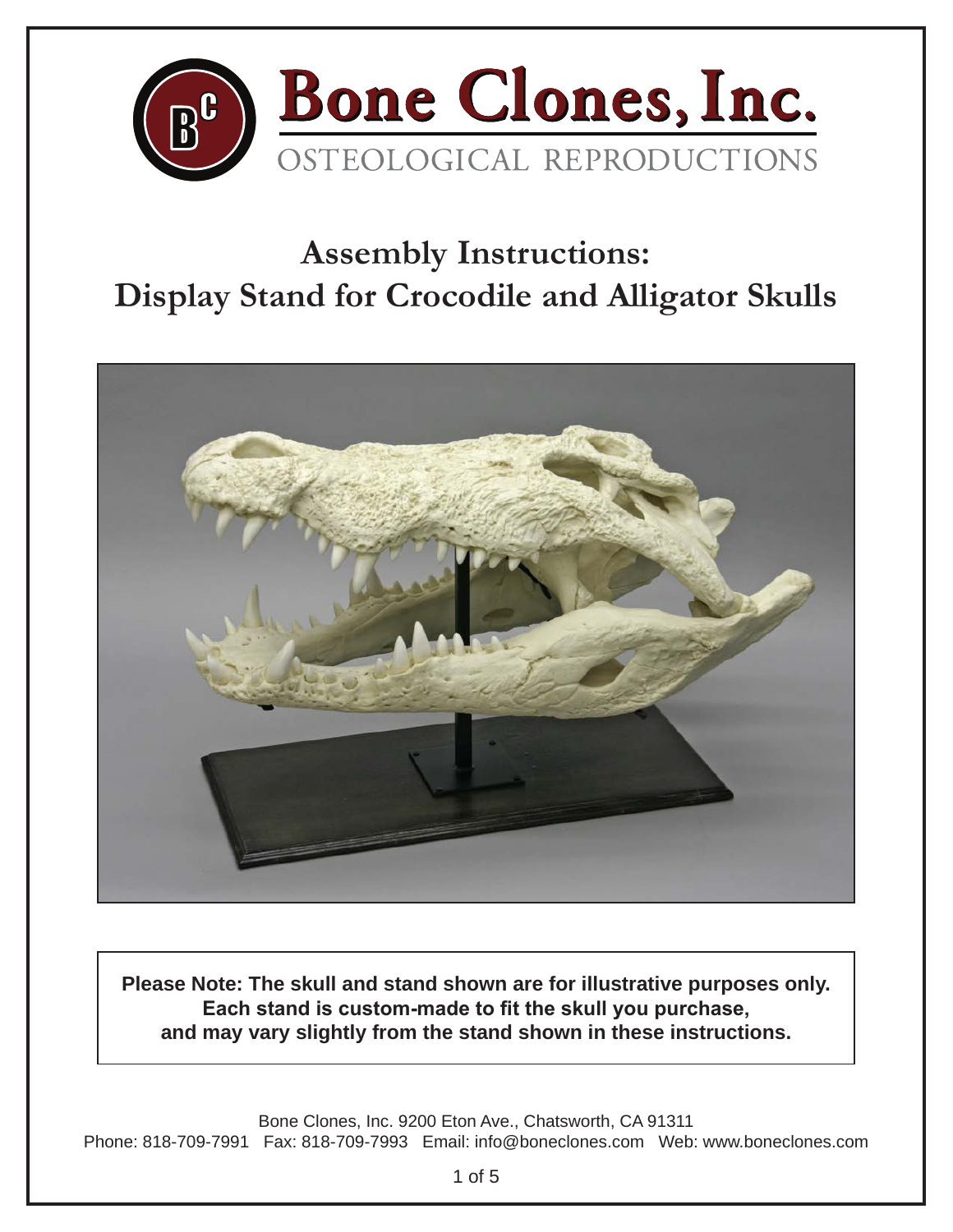



Stand and base parts disassembled (above) and assembled (below).

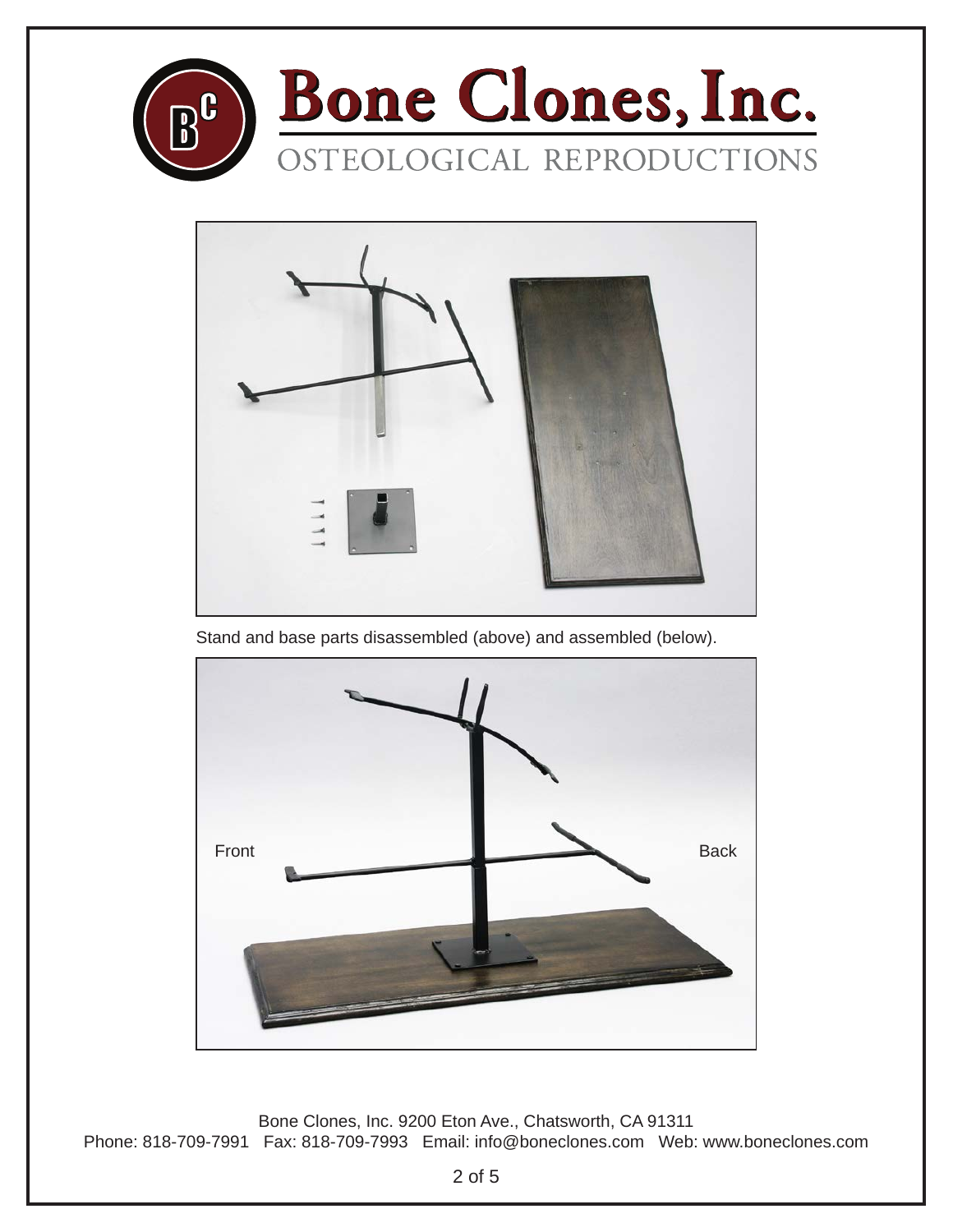



Position the mandible against the bottom-front post as shown.



The back of the mandible should rest on the back bar as shown.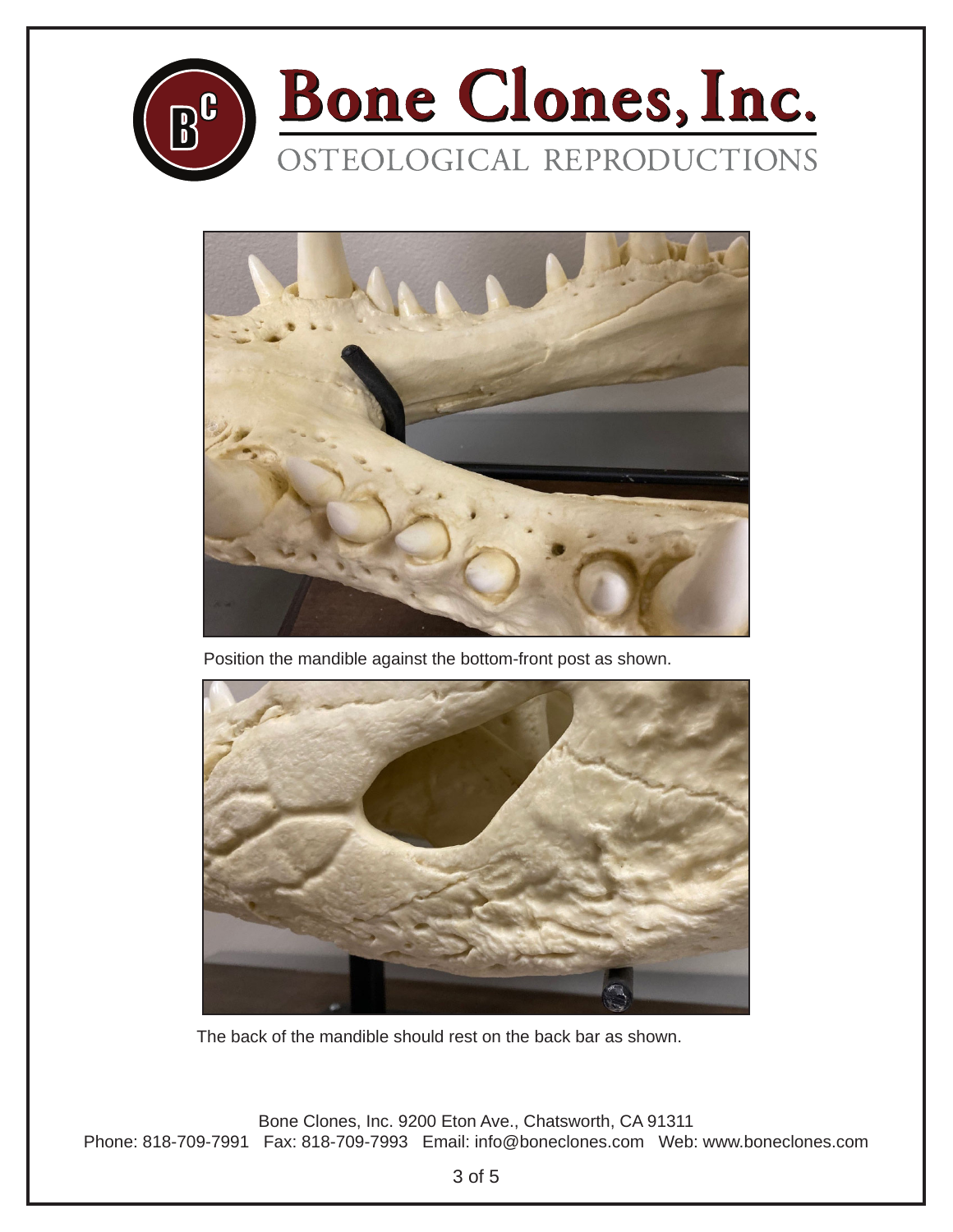



The cranium should be placed so the two upward posts fit into the opening, and the back metal stay is near the suture.



Position of the front metal stay.